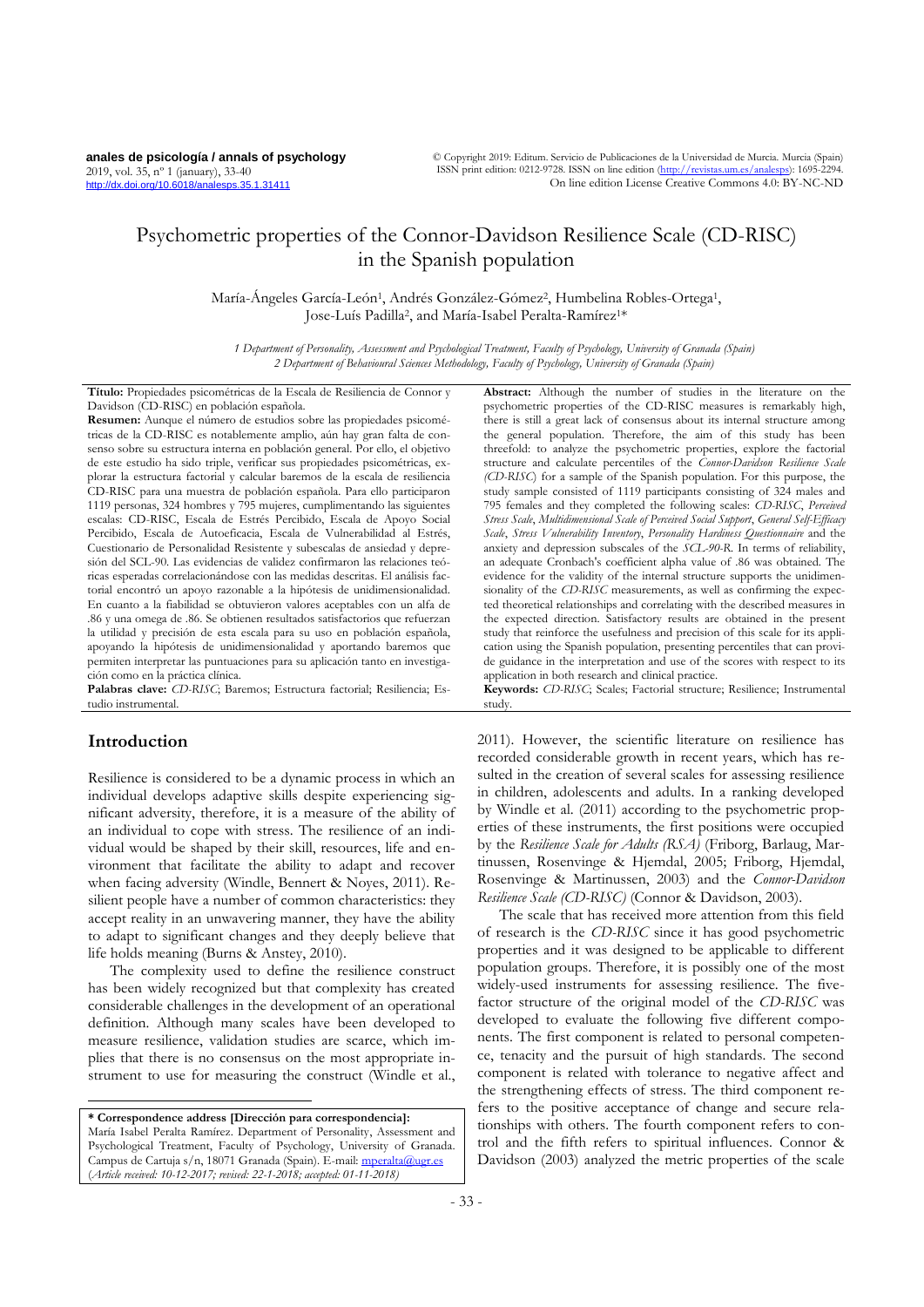with a sample of 577 adults from the general population, one group of which consisted of healthy adults and another group was a clinical population. A preliminary study of the psychometric properties, with a sample of the general population and a group of patients with generalized anxiety disorder (GAD) and post-traumatic stress disorder (PTSD), demonstrated the good test-retest consistency and reliability of the scale. The Cronbach's coefficient alpha value was .89 for the general population and, in terms of test-retest reliability, the correlation coefficient between the first evaluation (*M*  $= 52.70$ ) and the second ( $M = 52.80$ ) was .87 for the group of patients.

Subsequently, the *CD-RISC* has been applied and its measures have been validated in different samples and languages within the general population (Yu & Zhang, 2007), adolescents (Jorgensen & Seedat, 2008), university students (Singh & Yu, 2010), young adults (Burns & Anstey, 2010), young women (Clauss-Ehlers, 2008), older women (Lamond et al., 2008), earthquake survivors (Karairmak, 2010), nurses (Gillespie, Chaboyer & Wallis, 2007), etc. Studies have also been undertaken of the psychometric properties of the scale in the Spanish language with different population groups: elderly people between 60 and 75 years of age (Serrano-Parra et al., 2012), entrepreneurs (Manzano-García & Ayala-Calvo, 2013), people with chronic diseases (Riveros-Munévar, Bernal-Vargas, Bohórquez-Borda, Vinaccia-Alpi & Margarita-Quiceno, 2016), people with chronic stress (Crespo, Fernández-Lasanc & Soberón, 2014) and people with fibromyalgia (Notary-Pacheco et al., 2011). Briefer versions derived from the *CD-RISC* have also been created, for example, the 10 item *Connor-Davidson Resilience Scale* (*CD-RISC 10*) (Campbell-Sills & Stein, 2007) and the 2-item *CD-RISC2* (Vaishnavi, Connor & Davidson, 2007) for which there have also been different validation studies in Spanish samples (Menezes de Lucena, Fernández, Hernández, Ramos & Contador, 2006; Notario-Pacheco et al., 2011, 2014).

However, despite there being a great number of studies on the psychometric properties of the *CD-RISC*, there is still a great lack of consensus on the internal structure of the scale, since most studies in the literature reveal different factorial structures. Empirical evidence has supported the onedimensional model (Arias-Gonzalez, Crespo-Sierra, Arias-Martinez, Martinez-Molina & Ponce, 2015; Burns and Anstey, 2010; Campbell-Sills & Stein, 2007; Gucciardi, Jackson, Coulter & Mallett, 2011; Notario-Pacheco et al., 2011; Ponce-Cisternas, 2015; Sarubin et al., 2015), the twodimensional model (Fu, Leoutsakos & Underwood, 2013; Green et al., 2014; Jorgensen & Seedat, 2008; Perera & Ganguly, 2016), the three-dimensional model (Karairmak, 2010; Mealer, Schmiege & Meek 2016; Menezes de Lucena et al., 2006; Serrano-Parra et al., 2012; Xie, Peng, Zuo & Li, 2016; Yu & Zhang, 2007), the four-dimensional model (Crespo et al., 2014; Khoshouei, 2009; Lamond et al., 2008; Singh & Yu, 2010; Solano et al., 2016), the five-dimensional model (Fujikawa et al., 2013; Gillespie, Chaboyer, Wallis & Grimbeek, 2007; Jung et al., 2012; Manzano-García & Ayala-Calvo, 2013) and the second-order model (Yu et al., 2011). According to the above list, one could believe that the *CD-RISC* presents a different factorial configuration between studies, countries or sample types and therefore it would lead one to further believe that, in each case, one is measuring different constructs. This apparent violation of the factorial invariance of the configuration of the *CD-RISC* could supposedly create great difficulties in achieving a consensus-driven conceptualization of resilience, and would imply a serious threat to the validity of the evaluations made using this scale (Ponce-Cisternas, 2015).

Furthermore, although there are different validation studies of this particular instrument for the Spanish population, all of those studies were aimed at a specific population group (people with fibromyalgia, entrepreneurs, elderly people, etc.). However, the psychometric properties have not been studied in a large sample of the Spanish population, nor have interpretations of scales for this test been provided for this population. Such interpretations would be very useful for the utilization of the scale and the study of resilience.

Hence, this study had a threefold objective: analysis of the psychometric properties, exploration of the factorial structure, and establishing scales based on percentiles of the *CD-RISC* in a sample of the Spanish population within a wide age range. To obtain evidence of validity on the relationship of the construct with other variables, the relationships with other variables related to resilience were studied, such as: perceived stress, vulnerability to stress, perceived social support, self-efficacy, personality hardiness and the presence of anxiety and depression symptoms. In addition, an exploratory factorial analysis was carried out and the instrument's scales were calculated for a sample of the Spanish population.

## **Method**

#### **Participants**

The sample was obtained by incidental or accidental sampling and was composed of 1119 individuals belonging to different Spanish universities (37.10%) and the general population (62.90%). The age range was between 18 and 72 years and the average age was  $25.52$  years ( $SD = 10.71$ ) with 71.02% being women. With respect to the main sociodemographic variables of the sample, 46% of the participants were single, 29.40% were lawfully married or in a civil partnership, and 20% were widowed. The majority of participants had undertaken university studies (66.90%) and had no children (75.50%). The sample had an average score on the resilience scale of 68.86 (*SD* = 11.65, range = 18-99).

Participation in the study was offered through distribution e-mails and announcements in classes for different degrees in Spanish universities, which included the University of Córdoba, the University of the Basque Country, the University of Huelva, the University of Granada, and the University of Alicante. The distribution of information on par-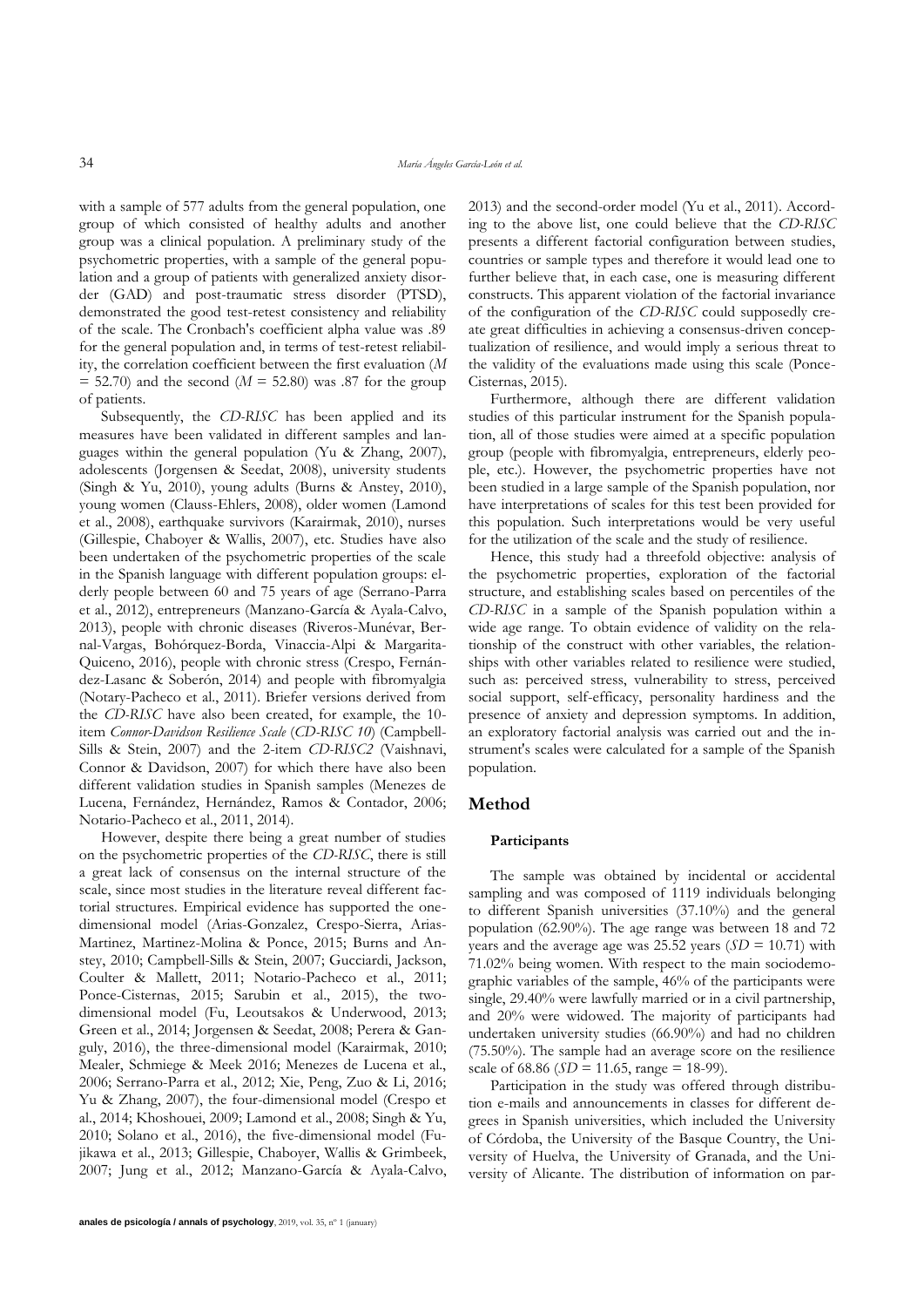ticipation was also broadcast via social networks and postings on advertising boards of associations in different Spanish cities. The inclusion criteria were: being Spanish, of legal age, not being in psychiatric or psychological treatment, and being able to read and write.

All of the participants read and understood the information sheet pertaining to the study and they signed the informed consent to participate in it. This study was approved by the ethical committee of the University of Granada and carried out in accordance with the Declaration of Helsinki (World Medical Association, 2015).

#### **Instruments**

All of the participants included in the study completed a booklet containing questions on the main sociodemographic data: sex, age, marital status and educational level, and also questions on the following scales and questionnaires:

*Connor and Davidson Resilience Scale* (CD-RISC, Connor & Davidson, 2003). The scale consists of 25 items with a Likert-type response format having five response options ("not at all", "rarely", "sometimes", "often", and "almost always"), punctuated by 0 ("not at all") to 4 ("almost always"). The scale is in the range of 0 to 100, and higher scores indicate a higher level of resilience. The questionnaire showed good psychometric properties in the validation study in an American population study and the items were grouped into five dimensions and Cronbach's coefficient alpha value was .89. The Spanish version was used and it was in accordance with the original version that was provided by the authors (Bobes et al., 2001).

*Perceived Stress Scale* (PSS, Cohen, Kamark & Mermelstein, 1983; Spanish adaptation validated by Remor & Carrobles, 2001). The scale is a self-report instrument used to assess the level of perceived stress and the degree to which an individual would find their life unpredictable, uncontrollable or overwhelming. The *PSS* consists of 14 items with a Likerttype response format having five response options that are punctuated from 0 ("never") to 4 ("very often"). The range of scores on the scale is from 0 to 56, with higher scores corresponding to higher levels of perceived stress. The Spanish version presents adequate reliability (internal consistency = .81 and test-retest  $= .73$ ) (Remor, 2006). In the study sample the Cronbach's coefficient alpha value was .84.

*General Self-efficacy Scale* (GSES, Baessler & Schwarzer, 1996; Spanish adaptation validated by Pérez-García, Bermúdez-Moreno & Sanjuán-Suarez, 2000). The *GSES* evaluates the stable feeling of personal competence to deal effectively with a wide variety of stressful situations. The *GSES* consists of 10 items with a Likert-type response format having 10 response options, scored from 0 ("totally disagree") to 10 ("totally agree"). The range of scores on the scale is from 0 to 100, with higher scores indicating a higher level of perceived self-efficacy. It presents good reliability with a Cronbach's coefficient alpha value of .87 and a correlation between the ratings of the two halves of .88 (SanjuánSuarez, Pérez-García & Bermúdez-Moreno, 2000). In the study sample the Cronbach's coefficient alpha value was .91.

*Multidimensional Scale of Perceived Social Support* (MSPSS, Zimet, Dahlem, Zimet & Farley, 1988; Spanish adaptation validated by Landeta & Calvete, 2002). The *MSPSS* evaluates perceived social support in three areas or subscales: family, friends and significant other support. The *MSPSS* consists of 12 items with a Likert-like response format having 7 response options, scored from 1 ("totally disagree") to 7 ("totally agree"). The range of scores on the scale is from 12 to 84 and higher scores correspond with a higher level of perceived social support. The global scale obtained a Cronbach's coefficient alpha value of .85 (Landeta & Calvete, 2002). In the study sample, the reliability coefficient or Cronbach's coefficient alpha value was .89.

*Stress Vulnerability Inventory* (SVI, Beech, Burns & Scheffield, 1986; Spanish adaptation validated by Robles-Ortega, Peralta-Ramírez & Navarrete-Navarrete, 2006). The *SVI* consists of 22 items that assess the predisposition of an individual to feel affected by perceived stress. It has a Yes/No response format, adding an item weight of 1 to the items answered affirmatively. The range scores on the scale are from 0 to 22, with higher scores corresponding to a greater vulnerability to stress. The scale shows good reliability with a Cronbach's coefficient alpha value of .87 (Robles-Ortega et al., 2006). In the study sample, Cronbach's coefficient alpha value was .82.

*Personality Hardiness Questionnaire* (PHQ, Moreno-Jiménez, Garrosa-Hernández, and González-Gutiérrez, 2000). The *PHQ* evaluates the three dimensions of the personality characteristic construct of hardiness (control, commitment and challenge). The *PHQ* consists of 21 items with a Likert-type response format having 4 response options ranging from 1 ("totally disagree") to 4 ("totally agree"). It allows to obtain scores of each one of the scales and a global score for personality hardiness. The range of scales is from 1 to 4, indicating high scores for personality hardiness. It presents a good reliability with a Cronbach's coefficient alpha value of .74, .79 and .83 for control, commitment and challenge, respectively. In the study sample, the Cronbach's coefficient alpha value for each subscale was .74, .71 and .67 respectively.

*Anxiety and Depression sub-scales of the Symptom Checklist* (SCL-90-R, Derogatis, 1994; Spanish adaptation validated by González de Rivera et al., 1989). The anxiety scale evaluates the presence of general signs of anxiety such as nervousness, tension, panic attacks or fears. The depression scale evaluates the main clinical manifestations of sub-types of depressive disorders: dysphoric mood, lack of motivation, little vital energy, feelings of hopelessness and thoughts of suicide. They are formed by 10 and 13 items, respectively, with a Likerttype response format having five response options ranging from 0 ("Nothing at all") to 4 ("Very much or extremely"). The range of scores on the scaled scores in percentile ranks from 5 to 99, indicating high scores with a greater presence of the corresponding psychopathological symptoms. The nine dimensions show adequate reliability and a good inter-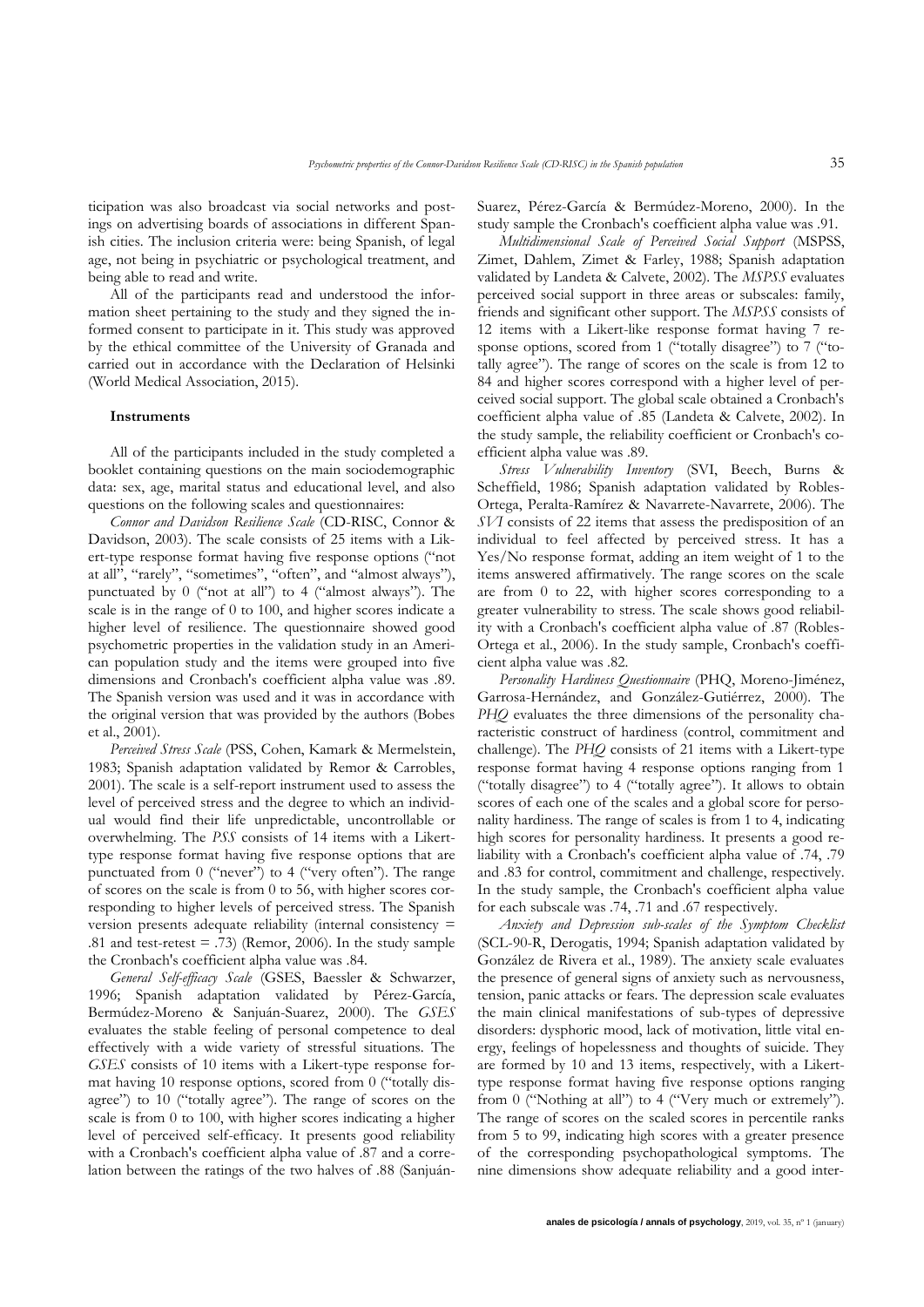nal consistency with a Cronbach's coefficient alpha value of between .81 and .90 (Caparrós-Caparrós, Villar-Hoz, Juan-Ferrer & Viñas-Poch, 2007). For the study sample, the Cronbach's coefficient alpha value for the anxiety subscale was .89 and for the depression subscale was .91.

#### **Procedure**

The data collection was undertaken by incidental and snowball sampling between January 2015 and July 2016. From the total number of participants, 14.60% completed the questionnaires in an online version through a link they received by e-mail and 85.40% completed the questionnaires using the pencil-and-paper condition either individually or in groups within the classroom. Of the participants using the pencil-and-paper condition, 15.90% completed only the sociodemographic data and the *CD-RISC* questionnaire, the rest completed a notebook with all the indicated questionnaires in the following order: sociodemographic data, *Perceived Stress Scale*, *Multidimensional Scale of Perceived Social Support*, *General Self-Efficacy Scale*, *CD-RISC*, *Stress Vulnerability Inventory*, *Personality Hardiness Questionnaire*, and anxiety and depression subscales of the *SCL-90*. The time taken to complete all questionnaires was approximately 45 minutes. Participation was totally voluntary, guaranteeing anonymity and confidentiality at all times.

#### **Analysis of data**

First, in order to validate the reliability of the *CD-RISC*  and the rest of the instruments used, the Cronbach's alpha coefficient was calculated, as well as the corrected correlations of each item with the scale's total score, and the Cronbach's coefficient alpha value of the scale as each one of the items was removed from it.

Second, to determine the structure of the scale, an exploratory factor analysis (EFA) of the principal axes - principal axis factoring (PAF) - without rotation was undertaken between the items from the correlation matrix. The determination of the number of factors was based on Horn's parallel analysis (PA, Horn, 1965) method. Further, the following adjustment indices of the model were calculated: the Root Mean Square Error of Approximation (RMSEA) and the Chi-squared test.

In order to obtain evidence of validity on the relationships between the experimental measurements using the *CD-RISC* and other theoretically related variables, the Pearson correlation coefficient between the *CD-RISC* measurements with the other related variables was calculated for: perceived stress, vulnerability to stress, perceived social support, personality hardiness, self-efficacy, depression and anxiety.

Finally, for the elaboration of the percentiles, significant differences in gender between groups were analyzed using the *CD-RISC* scores by way of comparing the means between two groups, and the Pearson correlation between age and the scores in the *CD-RISC*, in order to determine if it

was necessary to present scales that were sex- and agedifferentiated. Finally, the total percentiles of the scores on the *CD-RISC* were calculated for the study sample using the Weighted Average method.

The data were analyzed using two statistical packages: IBM SPSS Statistic software for Mac version 20.0 (IBM Corp., Armonk, N.Y., USA) and Jamovi version 0.8 (Jamovi Project, 2018).

## **Results**

#### **Descriptions of the CD-RISC measurements and related measures**

The sample had a mean *CD-RISC* score of 68.86 (*SD* = 11.65, range: 18-99).

The scores obtained in the rest of the scales, with respect to the variables that are expected to be negatively related to resilience, the average obtained on the *Perceived Stress Scale* (PSS) was  $24.15$  ( $SD = 8.28$ ) with scores ranging from 1 to 54, on the depression subscale of the *SCL-90-R* the mean was 52.68 ( $SD = 31.59$ ) and on the anxiety subscale of the *SCL-90-R* the average was 50.57 (*SD* = 31.27), the scores for both subscales were in the range of 5 to 99. Finally, on the *Stress Vulnerability Inventory* (SVI) the mean was 6.81 (*SD* = 4.79) with scores ranging from 0 to 22. Regarding the related variables which should be positively related to coping with stress, on the *General Self-efficacy Scale* (GSES) the average obtained was  $69.55$  ( $SD = 14.56$ ) with a range of scores from 13 to 100; on the scale of *Multidimensional Scale of Perceived Social Support* (MSPSS) the average was 71.49 ( $SD = 11.68$ ) with a range of scores from 15 to 84; finally for the subscales of Implication, Challenge and Control in the *Personality Hardiness Questionnaire* (PHQ), the means were 3.23 (*SD* = .44), 3.13  $(SD = .50)$  and 3.03  $(SD = .42)$  respectively, with scores ranging from 1 to 4.

#### **Reliability of measurements using the CD-RISC**

The internal consistency reliability of the *CD-RISC* measurements proved to be optimal in estimating a Cronbach's alpha coefficient value = .86. The individual behavior of the items and their contributions to the reliability of the measurements were also analyzed. All of the items showed a positive relationship with the total scale; the correlation between the mean of each item and the total scale mean was .42 ( $SD = .13$ ). The correlations ranged from .09 in item 3 ("Sometimes luck or God can help me when there are no clear solutions to my problems"), to .62 in item 17 ("I believe that I am a strong person when I face life's challenges and difficulties").

Given the high number of items in the scale, scale purification via the elimination of any of the items would not generate significant changes in the reliability of the whole. The range of each scale's overall Cronbach's alpha coefficient if individual items were removed was between .84 for item 17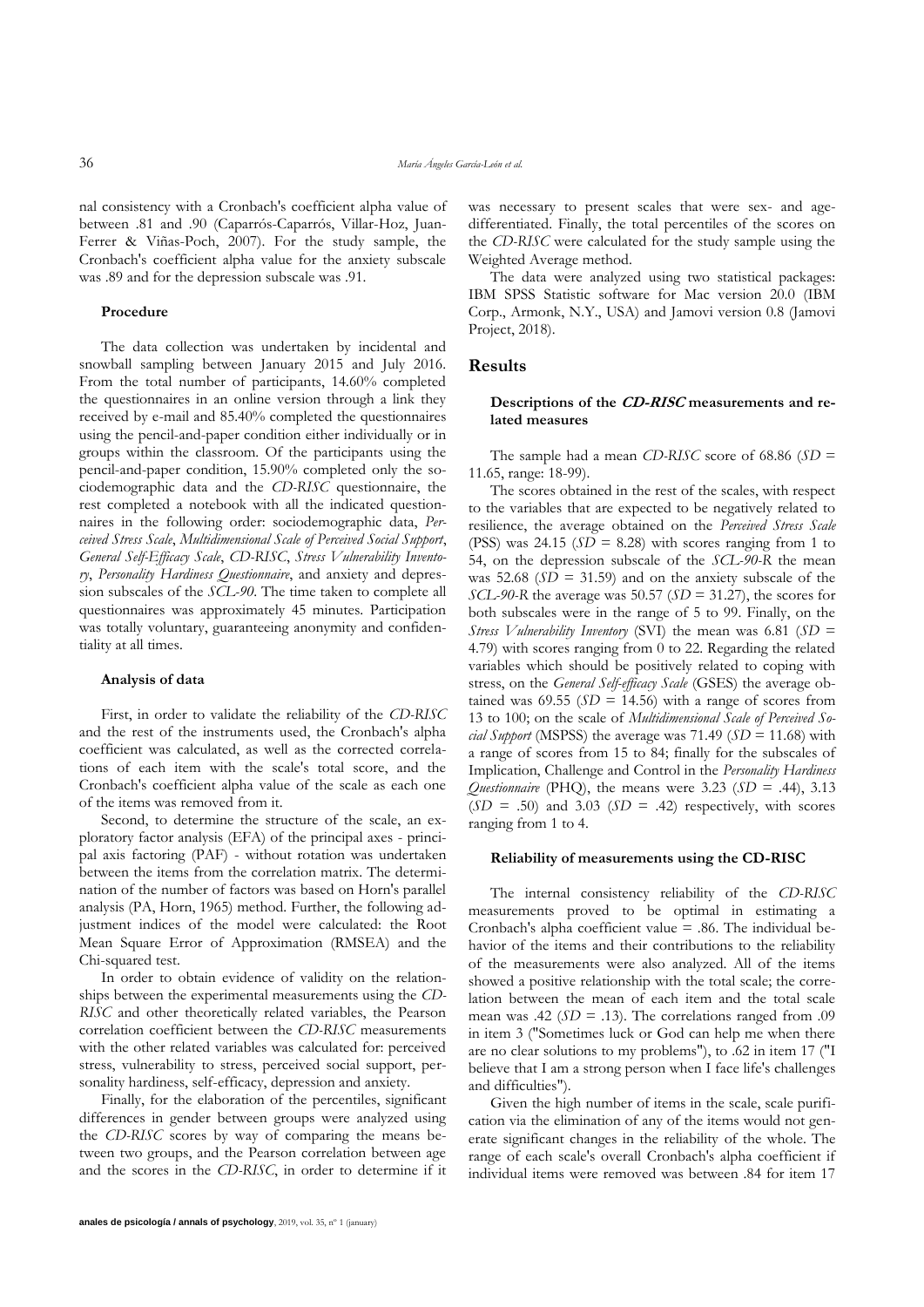and .86 for item 3, with the average of the coefficients for each of the items being  $.85$  ( $SD = .004$ ). Therefore, it was decided not to remove any items. First, not modifying the original structure of the scale and, second, because eliminating the item that has a lower contribution to the global Cronbach's alpha coefficient value, item three, would not increase the reliability of the scale by maintaining a Cronbach's alpha coefficient value of .86.

#### **Validity Evidence based on the internal structure**

Prior to the analysis of dimensionality, as a measure of suitability for factorial analysis a study of the adequacy of the data was undertaken by means of the Kaiser-Meyer-Olkin (KMO) test and Bartlett's test of sphericity. The value obtained for the KMO test was .91 and Bartlett's test of sphericity was significant  $(X^2 (300) = 6407, p < .001)$ . These values can be considered as optimal.

Using Horn's method of parallel analysis (Horn, 1965), the number of factors that were determined indicated that one factor adequately accounted for the variability of the data. Table 1 presents the eigenvalues of the factors, as well as the proportion of total variance that is explained by each factor. Clearly, although there is the appearance of two factors with eigenvalues greater than 1, the first factor reaches a value that is significantly higher than the second factor, being the quotient between the high explained variance explained of the first two factors (2.24). These are results that support the one-dimensionality of the measurements that is contributed by the CD-RISC. With respect to the adjustment indices, the following values were obtained:  $X^2$  (128) = 264,  $p$  < .001 and root mean squared error of approximation  $(RMSEA) = .03$ , which are values that also support the onedimensional solution.

**Table 1**. Eigenvalues of the factors and proportion of total variance that is explained by each factor.

| Factor         | Eigenvalue | % Variance |
|----------------|------------|------------|
| $\mathbf{1}$   | 4.732      | 18.93      |
| 2              | 2.111      | 8.44       |
| 3              | .910       | 3.64       |
| $\overline{4}$ | .804       | 3.22       |
| 5              | .558       | 2.23       |
| 6              | .508       | 2.03       |
|                | .352       | 1.41       |
| 8              | .325       | 1.30       |

#### **Validity evidence on relationships with other variables**

In order to explore the evidence of convergent validity of the CD-RISC with respect to other related variables, the correlations between the scores on the CD-RISC and the scores on the following scales and questionnaires were analyzed: Perceived Stress Scale, Stress Vulnerability Scale, the subscales of depression and anxiety on the SCL-90-R, the SelfEfficacy Scale, the Perceived Social Support Scale and the Personality Hardiness Questionnaire.

All of the aforementioned scales showed a significant correlation with resilience in the expected direction with a bilateral significance of  $p < .001$ . The variables that obtained a significant negative correlation were: perceived stress, depression, anxiety and vulnerability to stress. The variables that were positively related were: self-efficacy, perceived social support and the three dimensions of personality hardiness: involvement, challenge and control. The correlations are shown in Table 2. These results demonstrate a good convergent validity of the measurements that were made using the CD-RISC scale against those using other scales with both positive and negative relationships.

| Table 2. Correlations between Resilience and others variables. |
|----------------------------------------------------------------|
|                                                                |

| Variables                                                                       | Correlation with Resilience |
|---------------------------------------------------------------------------------|-----------------------------|
| Perceived Stress                                                                | $-.414**$                   |
| Self-efficacy                                                                   | $.179***$                   |
| Perceived Social Support                                                        | $.154***$                   |
| Stress Vulnerability                                                            | $-.210**$                   |
| Personality Hardiness: Involvement                                              | $.268**$                    |
| Personality Hardiness: Challenge                                                | $.292**$                    |
| Personality Hardiness: Control                                                  | $.202**$                    |
| Anxiety (SCL-90-R)                                                              | $-.271**$                   |
| Depression (SCL-90-R)                                                           | $-.338**$                   |
| <i>Note</i> **Significant correlation $p > 0.01$ . SCL-90-R = Symptoms Checklis |                             |

*Note.* \*\*Significant correlation p > .001. SCL-90-R = Symptoms Checklist 90 items Revised.

#### **Percentiles**

Since no significant differences were found in the levels of resilience according to sex ( $t$  (1117) = 1.57,  $p = .11$ ), nor age  $(r(1118) = .042; p = .16)$ , the percentiles of the scores on the CD-RISC were with no grouping of any sociodemographic variables. These percentiles were constructed using the Weighted Average method and they are presented in Table 3.

**Table 3**. Percentiles of CD-RISC scores

| Percentile     | CD-RISC scores |
|----------------|----------------|
| $\overline{5}$ | 49             |
| 10             | 53             |
| 15             | 57             |
| 20             | 60             |
| 25             | 61             |
| 30             | 63             |
| 35             | 65             |
| 40             | 67             |
| 45             | 68             |
| $50\,$         | 70             |
| 55             | 71             |
| 60             | 73             |
| 65             | 74             |
| 70             | 76             |
| $75\,$         | 77             |
| 80             | 79             |
| 85             | 81             |
| 90             | 83             |
| 95             | 87             |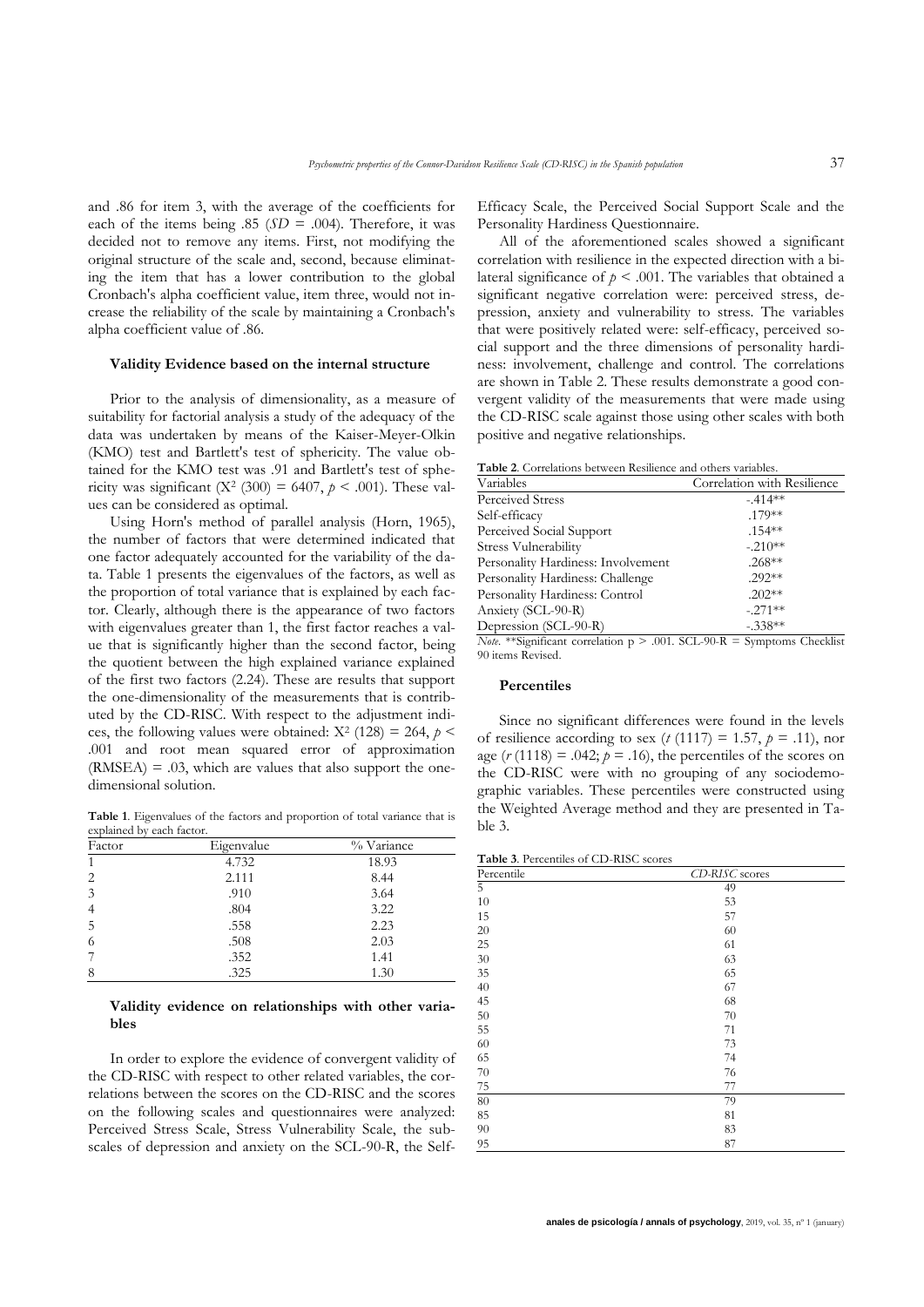## **Discussion**

The present work has analyzed the main psychometric properties presented by the *Connor and Davidson Resilience Scale* (CD-RISC) for a Spanish sample. With respect to validity, all of the expected theoretical relationships have been confirmed and reasonable support has been provided for the one-dimensional hypothesis. The results show satisfactory values with respect to reliability. The rankings of the scores are also presented by using percentiles because, despite the volume of validation studies of this instrument in the literature, there are no normative values.

With respect to the factorial analysis, the results indicate the presence of a single factor, since the first eigenvalue is large compared to the second eigenvalue which according to Lord (1980) indicates that the instrument may be considered as approximately unidimensional. In addition, although the percentage of variance explained by the first factor does not reach 40% as suggested by Carmines & Zeller (1979), but if it is close to 20% as suggested by Reckase (1979), and taking into account the optimal values of the adjustment indices of the model, then confirmation of the existence of a single dimension can be assumed. Therefore, coinciding with the interpretations proposed by Gucciardi et al., (2011); Burns & Anstey (2010); Campbell-Sills & Stein (2007); Notary-Pacheco et al. (2011) or Sarubin et al. (2015), it would seem reasonable to consider the *CD-RISC* as a one-dimensional scale. For these reasons, the results of the present study differ from the five dimensions in results of a study by Connor & Davidson (2003) or four, three or two dimensions in results of studies by Crespo et al. (2014), Serrano-Parra et al. (2012) and Green et al. (2014), respectively. However, in our opinion, these sub-dimensions are only different aspects within a one-dimensional operational definition of the construct of resilience according to results of studies by Arias-González et al. (2015), Ponce-Cisternas (2015) and others.

In the same way, the scores of the scale correlated directly and significantly with variables such as personality hardiness, since it is considered a concept that is closely related to resilience (McGowan & Murray, 2016). In the present study, resilience iss also associated with social support and selfefficacy, in line with the results of previous studies (Connor & Davidson, 2003; Menezes de Lucena et al., 2006). These results are in line with Friborg et al. (2003) which indicate that resilience would act through two mechanisms: 1) personal, which is related to the competences of the person (self-efficacy, self-esteem, use of coping strategies); and 2) interpersonal, which is related to social and family support, and which would also help regarding the adaptation and adjustment of the situation. On the other hand, the scores of the *CD-RISC* correlated inversely with those variables which are indicative of psychopathology or vulnerability to stress and perceived stress, in accordance with the results of previous studies (Wagnild & Young, 1993; Yu & Zhang, 2007) that provide more validity evidence. Specifically, the inverse correlations with depression, anxiety, vulnerability to stress and perceived stress were significant. This corroborates the value of resilience as a capacity to protect against the effects of stress, both when considering the development of general psychopathology and the effects derived from situations of stress or adversity.

In relation to reliability, the of the present study can be considered as reasonably satisfactory, particularly if one considers the homogeneity of the sample used in relation to the variability of the scores obtained in the *CD-RISC*, compared to the sample used in other studies, such as by Green et al. (2014), Jorgensen & Seedat (2008), Crespo et al. (2014), and the relationship between the variance of the sample and reliability.

This study has several limitations, notwithstanding the satisfactory evidence of reliability and validity. The incidental sampling used in this study, does not allow the generalization of the results even though men and women with different ages and sociodemographic characteristics are included. As a consequence, the sample has a great heterogeneity, since there was a greater representation of participants that were young, women and with a high educational level. In relation to this, to our knowledge there are no studies that establish clear relationships between resilience and sociodemographic variables such as sex or age. However, there are studies in the literature which demonstrate that there are no significant differences in relation to these sociodemographic variables regarding resilience (Zarzaur, Bell & Zanskas, 2017), which makes these results generalizable. Further, taking into account the amplitude of the sample, it can be considered that the heterogeneity in the relationships of these variables would not alter the relationships that were determined. However, in terms of educational level, previous studies in the literature have results that show higher levels of resilience in people with higher educational levels (Gheshlagh et al., 2016). For this reason, it would be necessary to undertake future research in order to clarify the influence of sociodemographic variables such as educational level, age, sex, among others, on levels of resilience.

The scales of the *CD-RISC* in the present study are an important contribution to the studies in the body of literature. To our knowledge, previous studies using the Spanish population have focused on the psychometric properties of this instrument in terms of very specific populations (older women, entrepreneurs, etc.) and there are no studies that used a more general population. In addition, none of these investigations has contributed scales. The sample of the present study, having a greater representation of a population consisting of the young, students and women, could not be considered as completely representative of the general population. However, since there no previous scales in this regards, then it must be considered as a good approximation to some scales that allow comparison of the scores obtained in this instrument with the average population. These results have important methodological and clinical implications in guiding the interpretation of the scores obtained in this scale.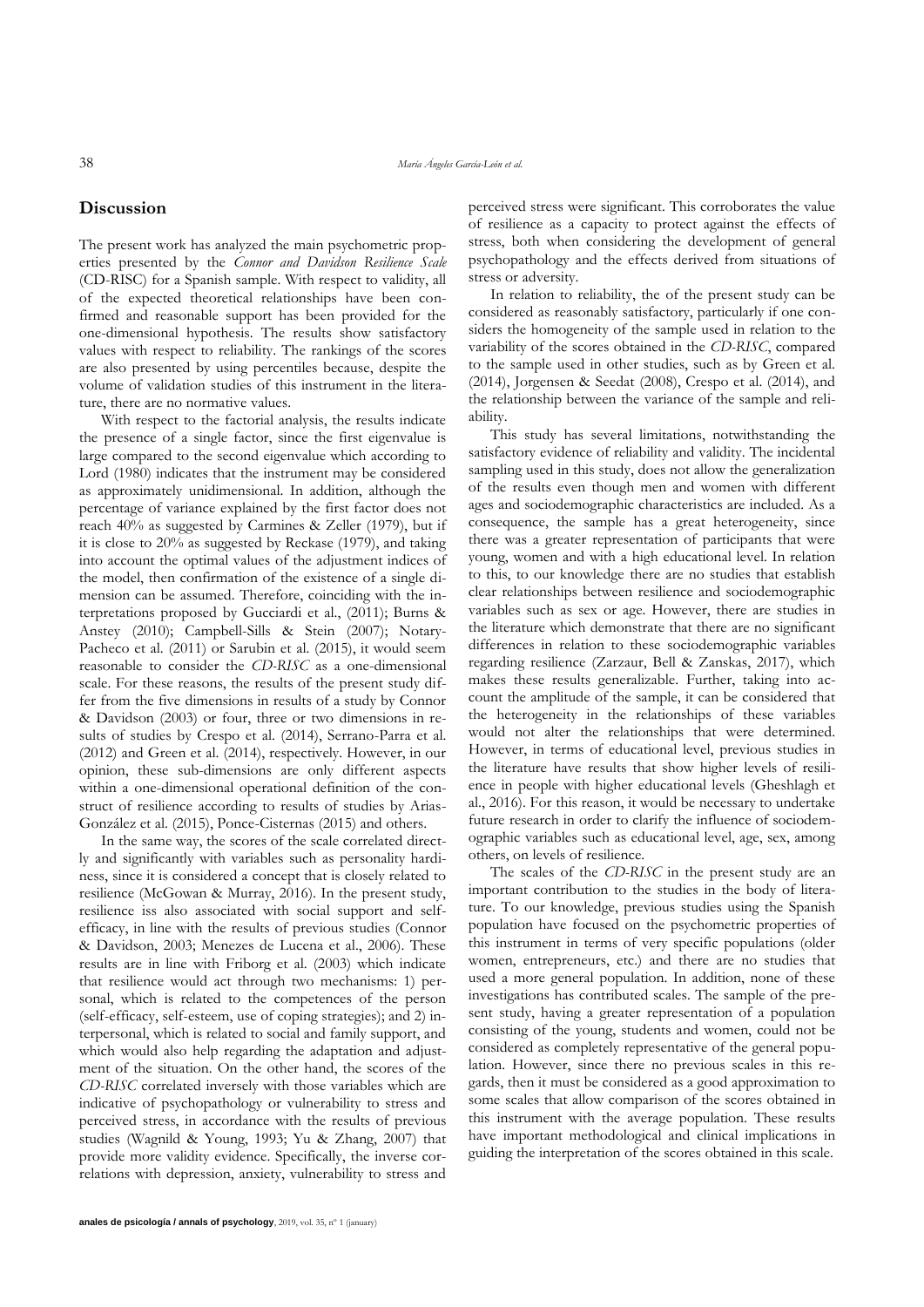In conclusion, this study deepens the existing controversy concerning the factor structure of the resilience construct and therefore of the resilience scale in the *CD-RISC* having a unifactorial structure. In addition, it provides satisfactory psychometric properties for the general Spanish population,

## **References**

- Arias-González, V. B., Crespo-Sierra, M. T., Arias-Martínez, B., Martínez-Molina, A., & Ponce, F. P. (2015). An in-depth psychometric analysis of the Connor-Davidson Resilience Scale: calibration with Rasch-Andrich model. *Health and Quality of Life Outcomes*, *13*(154), 1-12. doi:10.1186/s12955-015-0345-y
- Schwarzer, R., & Baessler, J. (1996). Evaluación de la autoeficacia: Adaptación española de la escala de Autoeficacia General. *Ansiedad y estrés*, *2*(1), 1-8.
- Beech, H. R., Burns, L. E., & Scheffield, B. F. (1986). *Tratamiento del estrés. Un enfoque comportamental.* Madrid: Editorial Alhambra.
- Bobes, J., Bascaran, M.T., García-Portilla, M.P., Bousoño, M., Sáiz, P.A., & Wallance, D.H. (2001). *Banco de instrumentos básicos de psiquiatría clínica*. Barcelona: Psiquiatría ED.
- Burns, R.A., & Anstey, K.J. (2010). The Connor-Davidson Resilience Scale (CD-RISC): Testing the invariance of a uni-dimensional resilience measure that is independent of positive and negative affect. *Personality and Individual Differences*, *48*(5), 527-531. doi:10.1016/j.paid.2009.11.026
- Campbell-Sills, L., & Stein, M. B. (2007). Psychometric analysis and refinement of the Connor–Davidson Resilience Scale (CD-RISC): Validation of a 10-item measure of resilience. *Journal of Traumatic Stress*, *20*(6), 1019-1028. doi:10.1002/jts.20271
- Caparros-Caparros, B., Villar-Hoz, E., Juan-Ferrer, J., & Viñas-Poch F. (2007). Symptom Check-List-90-R: Fiabilidad, datos normativos y estructura factorial en estudiantes universitarios. *International Journal of Clinical and Health Psychology, 7*(3), 781–794.
- Carmines, E. G., & Zeller, R. A. (1979). *Reliability and validity assessment*. California: Sage publications.
- Clauss-Ehlers, C. S. (2008). Sociocultural factors, resilience, and coping: Support for a culturally sensitive measure of resilience. *Journal of Applied Developmental Psychology*, *29*(3), 197-212. doi:10.1016/j.appdev.2008.02.004
- Cohen, S., Kamarck, T., & Mermelstein, R. (1983). A global measure of perceived stress. *Journal of Health and Social Behavior*, 385-396.
- Connor, K. M., & Davidson, J. R. (2003). Development of a new resilience scale: The Connor-Davidson resilience scale (CD-RISC). *Depression and Anxiety*, *18*(2), 76-82. doi:10.1002/da.10113
- Crespo, M., Fernández-Lansac, V., & Soberón, C. (2014). Adaptación española de la "Escala de resiliencia de Connor-Davidson" (CD-RISC) en situaciones de estrés crónico. *Psicología Conductual*, *22*(2), 219-238. doi: 10.6018/analesps.31.1.158241
- Derogatis, L. R. (1994). *Symptom Checklist-90-Revised: Administration, scoring and procedures manual.* Minneapolis: National Computer Systems.
- Friborg, O., Barlaug, D., Martinussen, M., Rosenvinge, J.H., & Hjemdal, O. (2005). Resilience in relation to personality and intelligence. *International Journal of Methods in Psychiatric Research*, *14*(1), 29-42. doi:10.1002/mpr.15
- Friborg, O., Hjemdal, O., Rosenvinge, J.H., & Martinussen, M. (2003). A new rating scale for adult resilience: What are the central protective resources behind healthy adjustment?. *International Journal of Methods in Psychiatric Research*, *12*, 65-76. doi:10.1002/mpr.143
- Fu, C., Leoutsakos, J.M., & Underwood, C. (2013). Moderating effects of a post-disaster intervention on risk and resilience factors associated with posttraumatic stress disorder in Chinese children. J*ournal of Traumatic Stress, 26*(6), 663-670. doi: 10.1002/jts.21871
- Fujikawa, M., Lee, E. J., Chan, F., Catalano, D., Hunter, C., Bengtson, K., & Rahimi, M. (2013). The Connor-Davidson Resilience Scale as a positive psychology measure for people with spinal cord injuries. *Rehabilitation Research, Policy and Education*, *27,* 213-222. doi:10.1891/2168- 6653.27.3.213

reinforcing its usefulness and accuracy through new evidence of reliability and validity. Finally, the results of this study highlight the importance of having percentiles which allow guidance for the interpretation of the obtained scores with respect to their application in research and clinical practice.

- Gheshlagh, R. G., Sayehmiri, K., Ebadi, A., Dalvandi, A., Dalvand, S., & Tabrizi, K. N. (2016). Resilience of Patients With Chronic Physical Diseases: A Systematic Review and Meta-Analysis. *Iranian Red Crescent Medical Journal*, *18*(7). doi:10.5812/ircmj.38562
- Gillespie, B. M., Chaboyer, W., & Wallis, M. (2007). The influence of personal characteristics on the resilience of operating room nurses: A predictor study. *International Journal of Nursing Studies*, *46*(7), 968- 976. doi:10.1016/j.ijnurstu.2007.08.006
- Gillespie, B. M., Chaboyer, W., Wallis, M., & Grimbeek, P. (2007). Resilience in the operating room: Developing and testing of a resilience model. *Journal of Advanced Nursing*, *59*(4), 427-438. doi:10.1111/j.1365- 2648.2007.04340.x
- Green, K. T., Hayward, L. C., Williams, A. M., Dennis, P. A., Bryan, B. C., Taber, K. H., …Calhoun, P. S. (2014). Examining the factor structure of the Connor–Davidson Resilience Scale (CD-RISC) in a post-9/11 US military veteran sample. *Assessment*, *21*(4), 443-451. doi:10.1177/1073191114524014
- González de Rivera, J. L., Derogatis, L. R., De las Cuevas, C., Gracia Marco, R., Rodríguez-Pulido, F., Henry-Benítez, M., & Monterrey, A. L. (1989). *The Spanish version of the SCL-90-R. Normative data in the general population.* Towson: Clinical Psychometric Research.
- Gucciardi, D. F., Jackson, B., Coulter, T. J., & Mallett, C. J. (2011). The Connor-Davidson Resilience Scale (CD-RISC): Dimensionality and age-related measurement invariance with Australian cricketers. *Psychology of Sport and Exercise*, *12*(4), 423-433. doi:10.1016/j.psychsport.2011.02.005
- Horn, J. L. (1965). A rationale and test for the number of factors in factor analysis. *Psychometrica, 30*(2), 179–185.
- Jamovi Project (2018). Jamovi (Versión 0.8) [Software Informático]. Descargado de: [https://www.jamovi.org](https://www.jamovi.org/)
- Jorgensen, I. E., & Seedat, S. (2008). Factor structure of the Connor-Davidson resilience scale in South African adolescents. *International*  of Adolescent Medicine and Health, 20(1), 23-32. doi:10.1515/IJAMH.2008.20.1.23
- Jung, Y. E., Min, J. A., Shin, A. Y., Han, S. Y., Lee, K. U., Kim, T. S., …Chae, J. H. (2012). The Korean version of the Connor–Davidson Resilience Scale: an extended validation. *Stress and Health*, *28*(4), 319- 326. doi:10.1002/smi.1436
- Karairmak, O. (2010). Establishing the psychometric qualities of the Connor- Davidson Resilience Scale (CD-RISC) using exploratory and confirmatory factor analysis in a trauma survivor sample. *Psychiatry Research*, *179*, 350-356. doi:10.1016/j.psychres.2009.09.012
- Khoshouei, M.S. (2009). Psychometric evaluation of the Connor-Davidson Resilience Scale (CD-RISC) using Iranian students. *International Journal of Testing*, *9*(1), 60-66. doi:10.1080/15305050902733471
- Lamond, A. J., Depp, C. A., Allison, M., Langer, R., Reichstadt, J., Moore, D. J., …Jeste, D. V. (2008). Measurement and predictors of resilience among community-dwelling older women. *Journal of Psychiatric Research*, *43*(2), 148-154. doi:10.1016/j.jpsychires.2008.03.007
- Landeta, O. & Calvete, E. (2002). Adaptación y Validación de la Escala Multidimensional de Apoyo Social Percibido. *Revista de Ansiedad y Estrés*, *8*(2-3), 173-182.
- Lord, F. M. (1980). *Aplications of items response theory to practical testing problems.* Hillsdale, NJ: Erlbaum.
- Manzano-García, G., & Ayala-Calvo, J. C. (2013). Psychometric properties of Connor-Davidson Resilience Scale in a Spanish sample of entrepreneurs. *Psicothema*, *25*(2), 245-251. doi:10.7334/psicothema2012.183